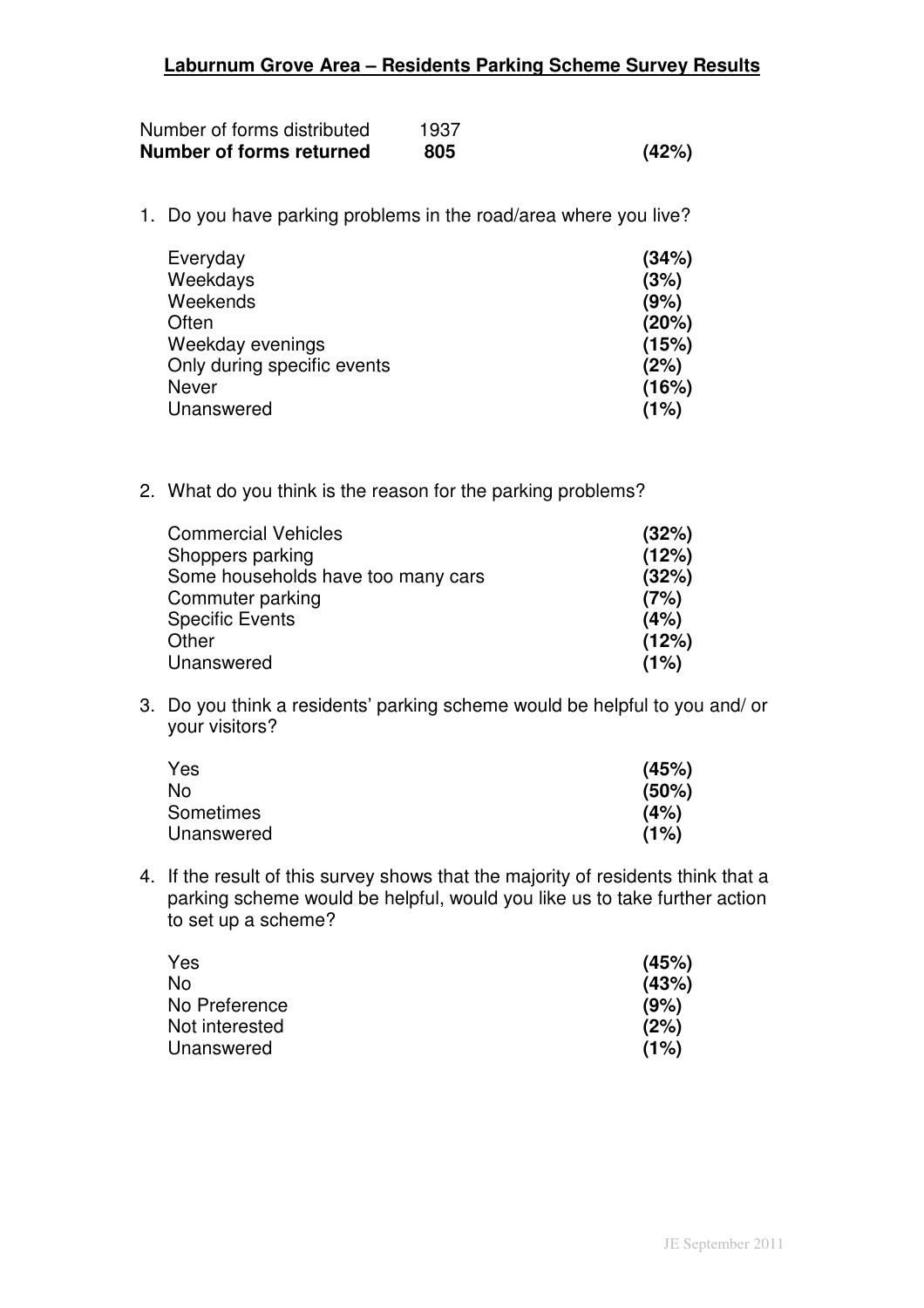5. If the result of this survey shows that the majority of residents think that a parking scheme would be helpful, which days of the week do you think it should run?

| 7 days a week          | (47%) |
|------------------------|-------|
| Weekends only          | (4%)  |
| Monday to Friday       | (7%)  |
| Other                  | (1%)  |
| Not interested/no days | (39%) |
| Unanswered             | (2%)  |

6. What time of the day do you think the parking scheme should run?

| 24hours                 | (41%) |
|-------------------------|-------|
| 6pm-6am                 | (14%) |
| 6am-6pm                 | (4%)  |
| Other                   | (2%)  |
| Not interested/no times | (39%) |
| Unanswered              | (0%)  |
|                         |       |

7. Do you think a residents' parking scheme was introduced in your area that it should include a period of free parking for visitors, trades people and traders?

| Yes            | (61%) |
|----------------|-------|
| No             | (16%) |
| No preference  | (7%)  |
| Not interested | (16%) |
| Unanswered     | (0%)  |
|                |       |

8. How long do you think this period of free parking should be for?

| 1 hour         | (14%) |
|----------------|-------|
| 2 hours        | (27%) |
| 3 hours        | (19%) |
| Not interested | (25%) |
| Other          | (10%) |
| Unanswered     | (5%)  |

9. Is the address we sent this survey to your home or business address?

| Home            | (95%) |
|-----------------|-------|
| <b>Business</b> | (2%)  |
| Both            | (2%)  |
| Unanswered      | (1%)  |

10.How many vehicles registered to the area?

**1012**